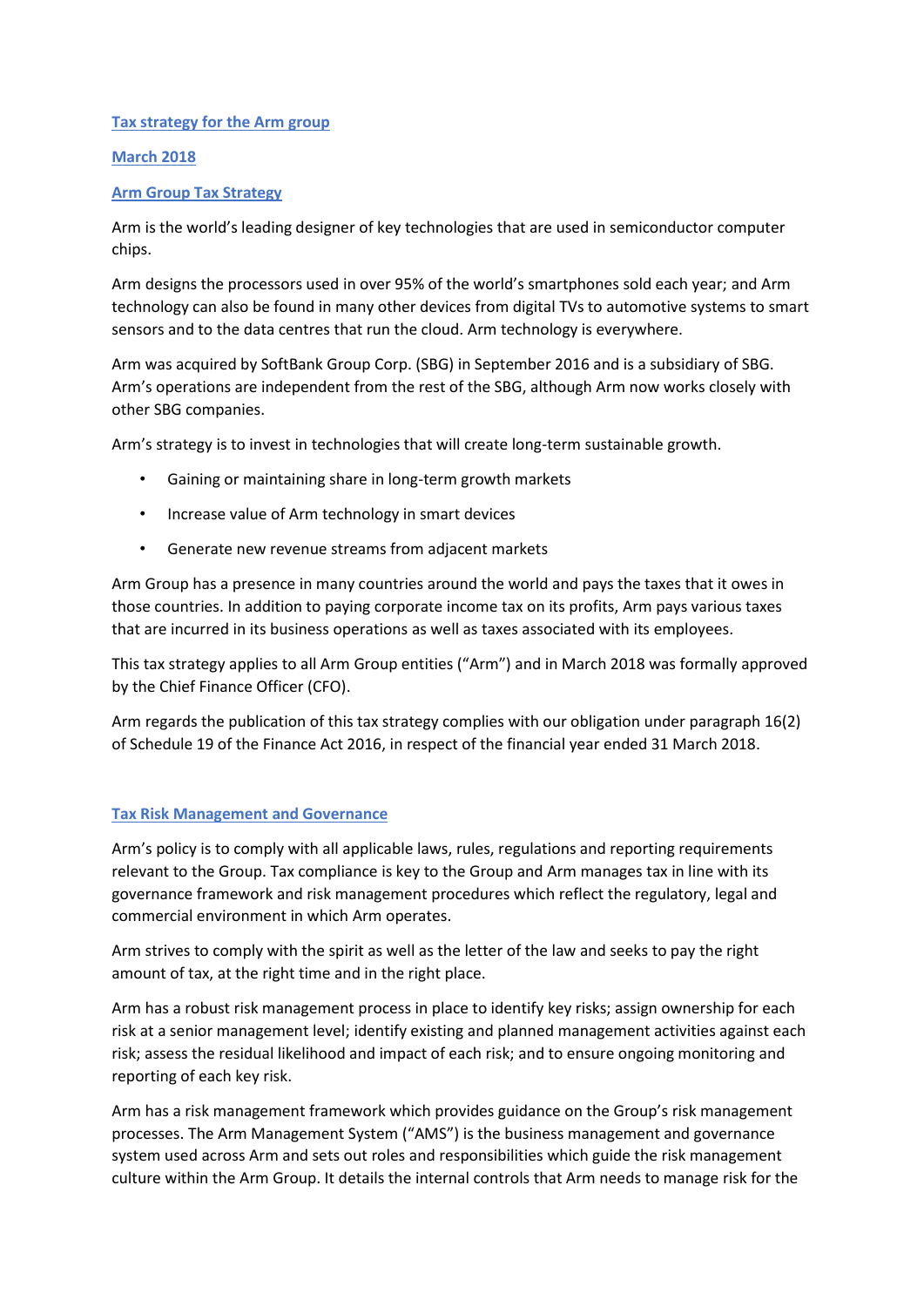long and short-term success of the business. Captured within the AMS are the policies, procedures and controls that are embedded in the approach Arm takes to managing risk, including tax risk. Internal Audit is responsible for regularly monitoring and testing the effective operation of Arm's tax control framework.

Overall accountability for the management of risk resides with the Executive Committee, and that responsibility is delegated to the Risk Review Committee and Compliance Committee. These Committees oversee the Corporate Risk Register, which includes tax risk, and compliance throughout the business with Arm's policies.

The Risk Owner and Senior Accounting Officer for tax is the CFO. The CFO assigns the day to day operations for the management of tax to the Tax Function, led by Global Head of Tax, who works closely with the business. The Tax Function provides an oversight role in identifying, managing and monitoring tax risk, in addition to providing advice on tax issues and preparing or reviewing tax filings. Arm's Tax Function consists of suitably qualified and experienced individuals, who have development plans in place to support their ongoing training to ensure they remain up to date with changes in legislation and industry practice.

Where there is uncertainty or complexity in how relevant tax law should be applied, external advice may be sought to support Arm's decision-making process, including where necessary, support with Arm's tax compliance filing obligations.

Key tax risk indicators are tracked and reported to the Executive Committee for consideration on a periodic basis.

#### **Approach to Tax Planning**

As required by Arm Group's Code of Conduct, Arm strives to foster a culture of honesty and accountability. Arm's commitment to the highest level of ethical conduct should be reflected in all of Arm's business activities including with governments and government agencies. All of Arm's employees, officers and directors must conduct themselves according to the language and spirit of this Code.

One of Arm's most valuable assets is its reputation for integrity, professionalism and fairness. All decisions are taken after careful consideration of all the issues and potential impacts, including financial, operational and reputational risks.

The Executive Committee has oversight of Arm's tax strategy and regularly reviews key developments that may influence Arm's global tax position. In line with the overall risk appetite of the Group, Arm has a low tax risk appetite. Arm carefully manages the tax risks and cost inherent in every commercial transaction, in the same way as any other cost. To the extent that Arm may undertake any tax planning, it would be with the purpose to support the commercial needs of Arm and with a clear understanding of the tax consequences of any decisions made.

Arm's tax strategy is to enhance shareholder value by managing its tax liabilities through the use of legitimate tax exemptions and tax reliefs. Many governments encourage innovation by offering tax incentives to companies that develop new technologies. A large proportion of Arm's products are developed in the UK, where the UK government offers credits to companies with R&D commitments. With effect from April 2013, the UK government provided further incentive for companies to invest in the UK with the introduction of the Patent Box tax legislation, which allows companies to apply for